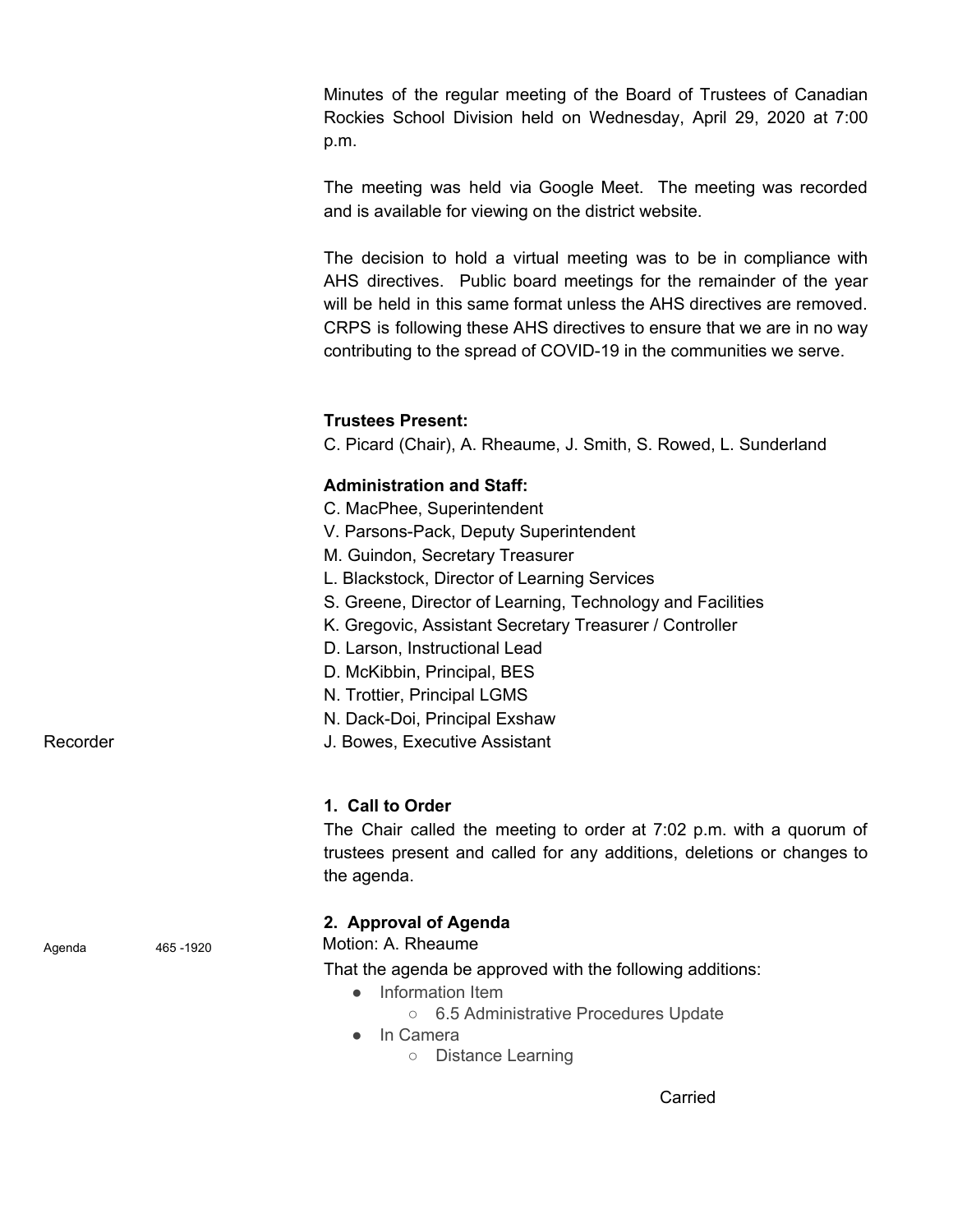|                                     |                                                                                                                                                                                                                                                                                                                                                                                 | 6.  | <b>Information / Discussion</b>                                                                                                                                                                                                                                                                                    |                                                                                                                                                                                                                                                                                                                                                                                                   |  |
|-------------------------------------|---------------------------------------------------------------------------------------------------------------------------------------------------------------------------------------------------------------------------------------------------------------------------------------------------------------------------------------------------------------------------------|-----|--------------------------------------------------------------------------------------------------------------------------------------------------------------------------------------------------------------------------------------------------------------------------------------------------------------------|---------------------------------------------------------------------------------------------------------------------------------------------------------------------------------------------------------------------------------------------------------------------------------------------------------------------------------------------------------------------------------------------------|--|
|                                     |                                                                                                                                                                                                                                                                                                                                                                                 |     | Be it resolved that the Board approves the use of Locally Developed<br>Courses - Band 15-3; 25-3; 35-3.                                                                                                                                                                                                            | Carried                                                                                                                                                                                                                                                                                                                                                                                           |  |
| Approve Locally Dev Course 468-1920 |                                                                                                                                                                                                                                                                                                                                                                                 | 5.2 | <b>Approve Locally Developed Course</b><br>Motion: A. Rheaume                                                                                                                                                                                                                                                      |                                                                                                                                                                                                                                                                                                                                                                                                   |  |
|                                     |                                                                                                                                                                                                                                                                                                                                                                                 |     |                                                                                                                                                                                                                                                                                                                    | Carried                                                                                                                                                                                                                                                                                                                                                                                           |  |
|                                     | Band 15-5, 25-5, 35-5<br>Biology AP 35-3<br>Chamber Ensemble 15-5, 25-5,<br>$35 - 5$<br>Choir 15-5, 25-5, 35-5, 15-3, 25-3,<br>$35 - 3$<br><b>ESL English for Academic</b><br>Success 35-3, 35-5<br>ESL Expository English 15-5, 25-5<br><b>ESL Introduction to Mathematics</b><br>$15 - 5$<br><b>FACES Principles 15-5</b><br><b>FACES Practicum 25-5</b><br><b>FACES 35-5</b> |     |                                                                                                                                                                                                                                                                                                                    | Forensic Science Studies 35-5<br>Forensic Studies 25-3, 35-5<br>Instrumental Jazz 15-5, 25-5, 35-5<br>Musical Theatre 15-5, 25-5, 35-5<br>Nakoda/Nakota Language and<br>Culture 15-12Y-5, 25-12Y-5,<br>35-12Y-5<br>Psychology (AP) 35-3<br>Stewardship of Protected Lands<br>$25 - 3$<br>Ukulele/Guitar 15-3<br>Video 15-5, 25-5, 35-5<br>Water Experience 15-3, 25-3<br>Winter Travel 15-3, 25-3 |  |
| <b>Extend Locally Dev Courses</b>   | 467-1920                                                                                                                                                                                                                                                                                                                                                                        | 5.1 | 5. Action Items<br><b>Extend Locally Developed Courses</b><br>Motion: J. Smith<br>That the board approves the following Locally Developed Courses for a<br>one-year extension, from August 31, 2020 to August 31, 2021:                                                                                            |                                                                                                                                                                                                                                                                                                                                                                                                   |  |
| Regular Mtg Minutes                 | 466-1920                                                                                                                                                                                                                                                                                                                                                                        | 4.1 | (2019-2022) - Postponed<br>BES - Annual Report (2018-2019) and Education Plan<br>(2019-2022) - Postponed<br>4. Approval of Minutes<br><b>Regular Meeting</b><br>Motion: A. Rheaume<br>That the minutes of the March 25, 2020 Regular Meeting, as well as the<br>recording of the meeting, be approved as presented | Carried                                                                                                                                                                                                                                                                                                                                                                                           |  |
|                                     |                                                                                                                                                                                                                                                                                                                                                                                 | 3.1 | 3. Presentations<br>BCHS - Annual Report (2018-2019) and Education Plan                                                                                                                                                                                                                                            |                                                                                                                                                                                                                                                                                                                                                                                                   |  |

- **6.1** [Superintendent Report](https://drive.google.com/file/d/1CExnu5KIad-rG7ED6KySQ7TKwHPqsmUp/view?usp=sharing)
- **6.2** [Deputy Superintendent Report](https://drive.google.com/file/d/1CJXgWsPgTpV9E6og9XrQjU4b9qS1gCBH/view?usp=sharing)
- **6.3** [BES Half and Half French Immersion Kindergarten](https://drive.google.com/file/d/1AqoPNacHZsgk3XCIE0ngji66SsxrwMR7/view?usp=sharing)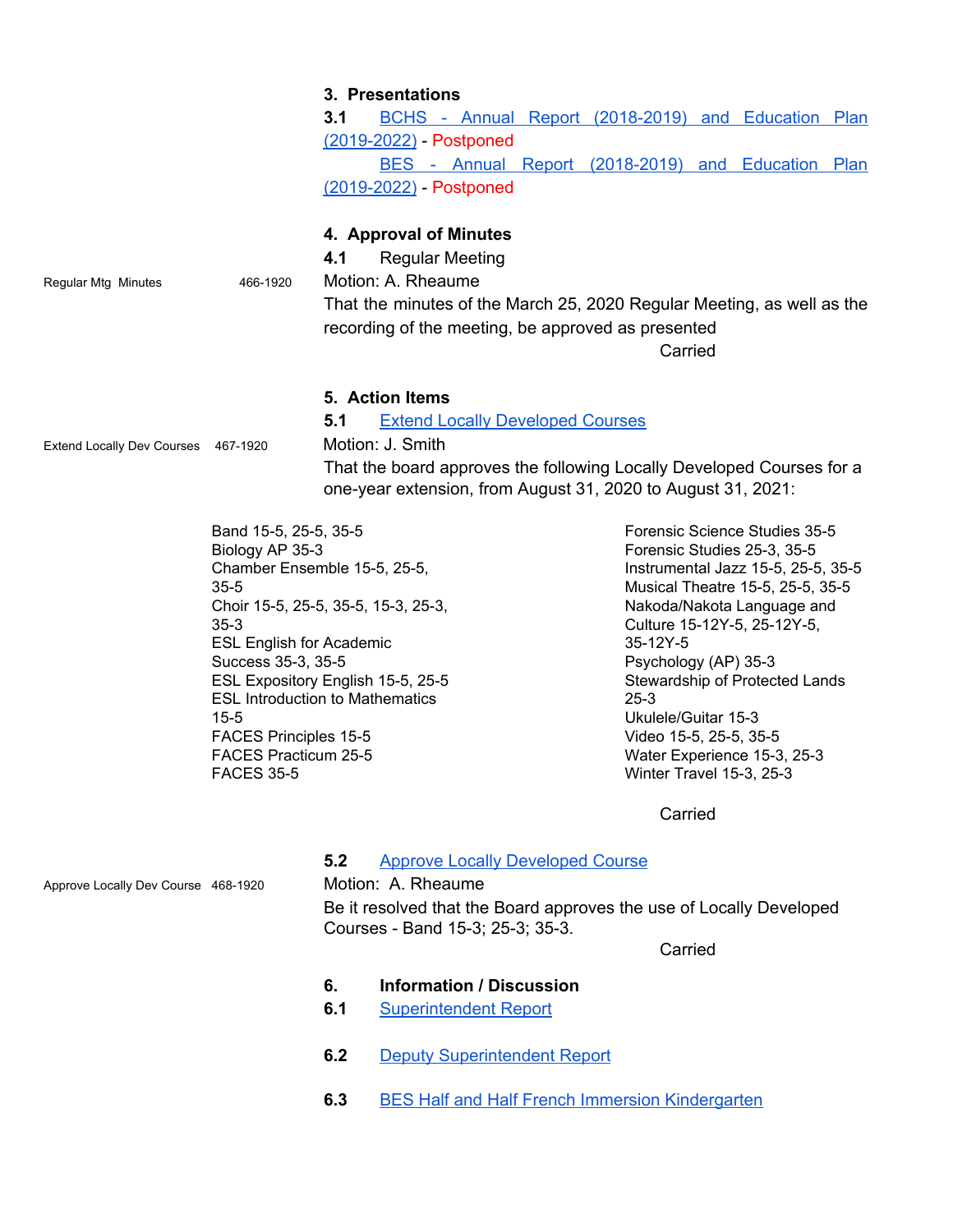# **6.4** [LGMS Quebec Trip Cancellation](https://drive.google.com/file/d/1AvbodXDza9232dUAjsLTYdOLVgOBzW_s/view?usp=sharing)

Due to the rapid increase in COVID-19 cases reported globally, Canadian Rockies Public Schools has determined that the scheduled trip by Lawrence Grassi Middle School from June 15 - June 20, 2020 to Montreal and Quebec City will not proceed as the school board has deemed there is a risk of harm to our students.

### **6.5** [Administrative Procedures Update](https://drive.google.com/file/d/1X3PpXkBNETgAXPKEdFNXG-X0vXxkJILT/view?usp=sharing)

### **7. Board Items**

# **7.1 Board Highlights**

- Online Learning Engagement
- BES Half and Half FI Kindergarten
- Maintenance Proposal to AB Government
- COVID Website
- **7.2 Correspondence** No correspondence at this time.

# **7.3 Trustee Reports**

**All trustees voiced once again their appreciation to the senior administration and all CRPS staff for the efforts to collaborate and maintain continuity of learning for all students.**

- **7.3.1** C. Picard
	- Virtual PSBA Meeting
	- ZOOM ASBA Meeting with Board Chairs
- **7.3.2** A. Rheaume
	- Virtual BCHS Parent Council Meeting
	- Virtual Zone 5 Meeting
- **7.3.3** J. Smith
	- Virtual PSBA Meeting
	- Virtual TEBA Meeting
- **7.3.4** L. Sunderland
	- Virtual BCHS Parent Council Meeting
- **7.3.5** S. Rowed
	- Virtual PSBA Meeting

# **8. Questions**

Questions were taken from online participants regarding the LGMS Quebec trip.